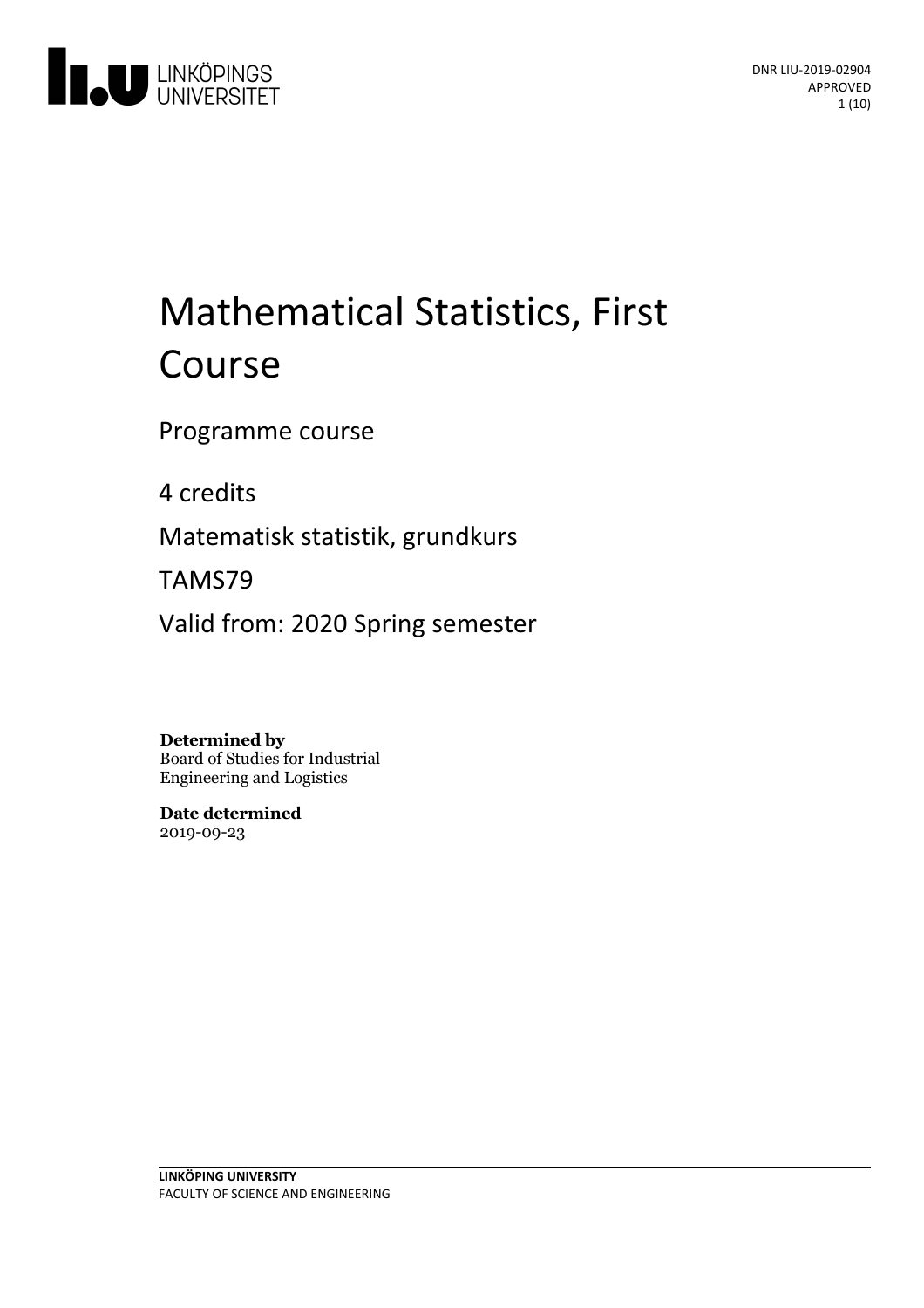# Main field of study

Mathematics, Applied Mathematics

### Course level

First cycle

### Advancement level

 $G_1X$ 

## Course offered for

- Master of Science in Industrial Engineering and Management International
- Master of Science in Industrial Engineering and Management

### Entry requirements

Note: Admission requirements for non-programme students usually also include admission requirements for the programme and threshold requirements for progression within the programme, or corresponding.

# **Prerequisites**

Algebra and calculus, especially differentiation, integration, multiple integration and series.

# Intended learning outcomes

The course gives an introduction to the mathematical modelling of random experiments, with a special emphasis on applications in science, technology, and economics. After completing the course the student will be expected to be able to:

- 
- <ul>\n<li> identify experiments where the result is influenced by random factors.</li>\n<li> describe the basic concepts and theorems of probability theory, e.g., random variable, density function, and the law of large numbers.</li>\n<li> construct suitable probabilistic models for random experiments.</li>\n<li> compute important quantities in probabilistic models, e.g., probabilities</li>\n</ul>
- 
- and expectations.<br>• construct and analyse probabilistic models for certain time-dependent
- randomly varying quantities, e. g. in form of time discrete Markov chains. follow <sup>a</sup> basic course in statistics.
- 

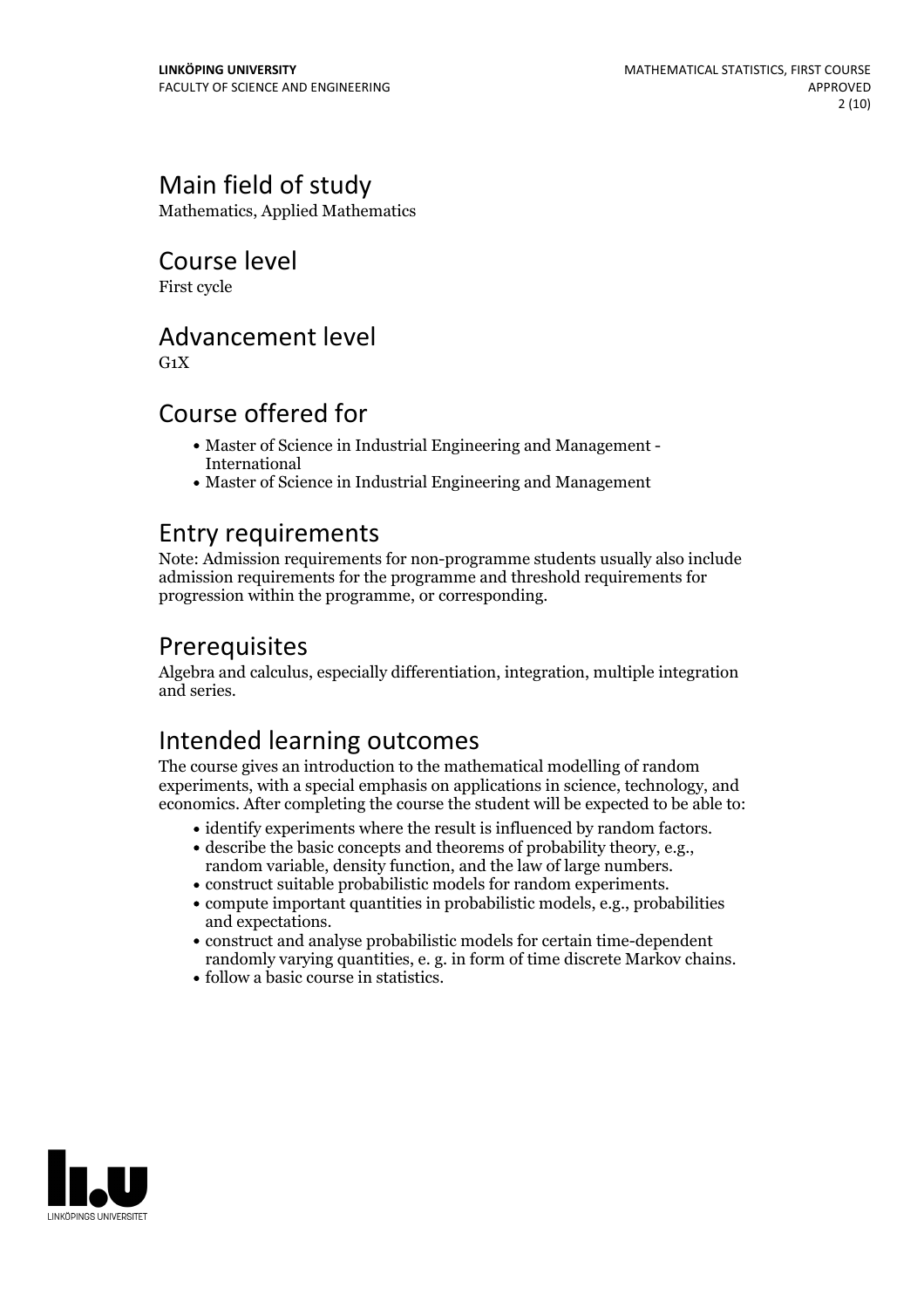### Course content

Sample space, events and probabilities. Combinatorics. Conditional probabilities and independent events. Discrete and continuous random variables, their probability distributions, expectations and variances. Normal, exponential, binomial, poisson distributions etc. Functions of random variables.<br>Multidimensional random variables. Law of large numbers and the central limit theorem. Poisson processes. Time discrete Markov chains.

# Teaching and working methods

Lectures and tutorials.

## Examination

TEN1 Written examination  $4$  credits  $U$ , 3, 4, 5

Grades

Four-grade scale, LiU, U, 3, 4, 5

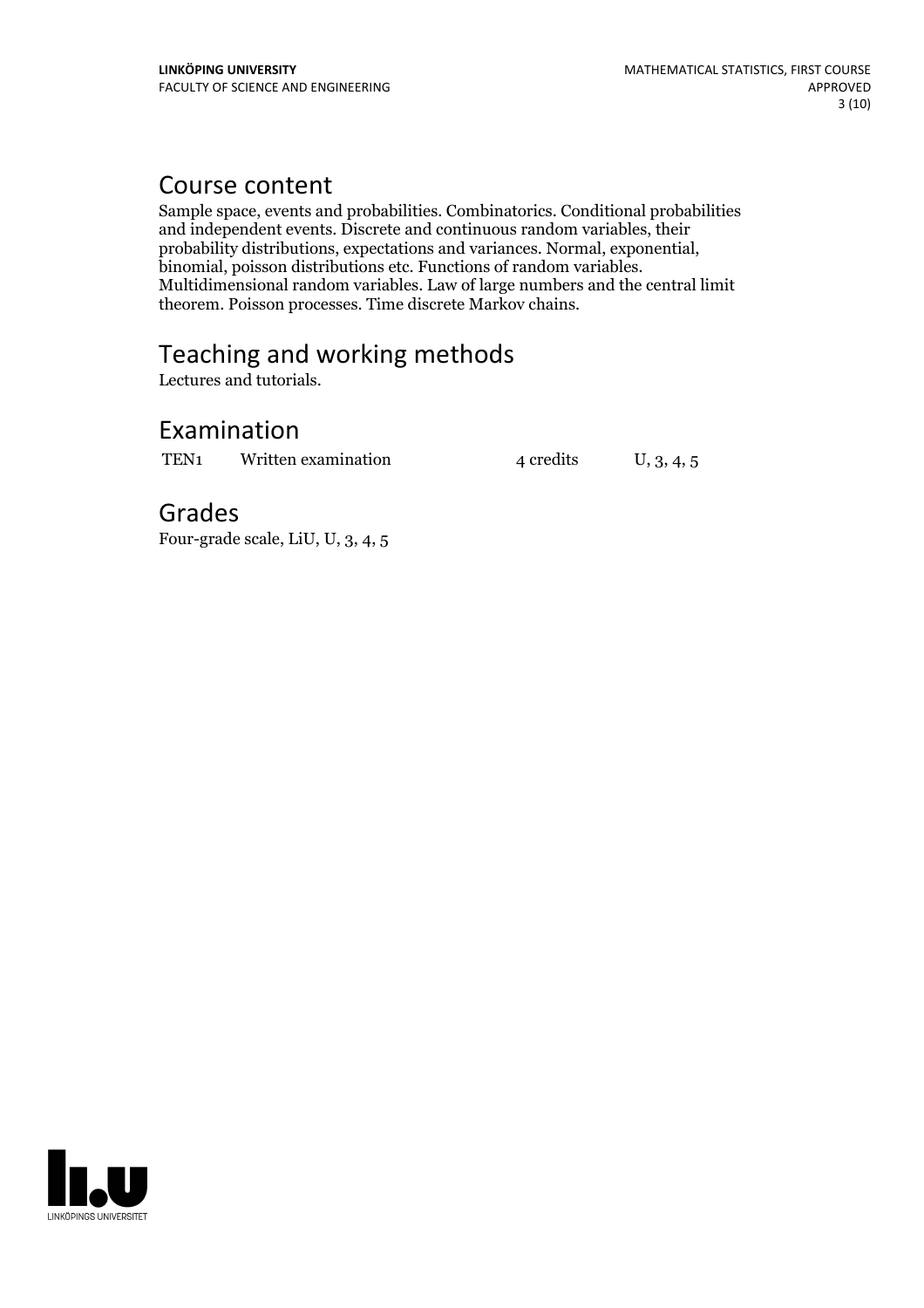# Other information

Supplementary courses:

Mathematical Statistics, second course. Probability Theory, second course. Stochastic Processes. Production and Operations Management. Financial Markets and Instruments.

#### **About teaching and examination language**

The teaching language is presented in the Overview tab for each course. The examination language relates to the teaching language as follows:

- If teaching language is Swedish, the course as a whole or in large parts, is taught in Swedish. Please note that although teaching language is Swedish, parts of the course could be given in English. Examination language is
- Swedish.<br>• If teaching language is Swedish/English, the course as a whole will be taught in English if students without prior knowledge of the Swedish language participate. Examination language is Swedish or English
- $\bullet$  If teaching language is English, the course as a whole is taught in English. Examination language is English.

#### **Other**

The course is conducted in a manner where both men's and women's

experience and knowledge are made visible and developed. The planning and implementation of <sup>a</sup> course should correspond to the course syllabus. The course evaluation should therefore be conducted with the course syllabus as a starting point.

# Department

Matematiska institutionen

### Director of Studies or equivalent

Nils-Hassan Quttineh

### Examiner

Zhenxia Liu

### Course website and other links

<http://courses.mai.liu.se/GU/TAMS79>

### Education components

Preliminary scheduled hours: 40 h Recommended self-study hours: 67 h

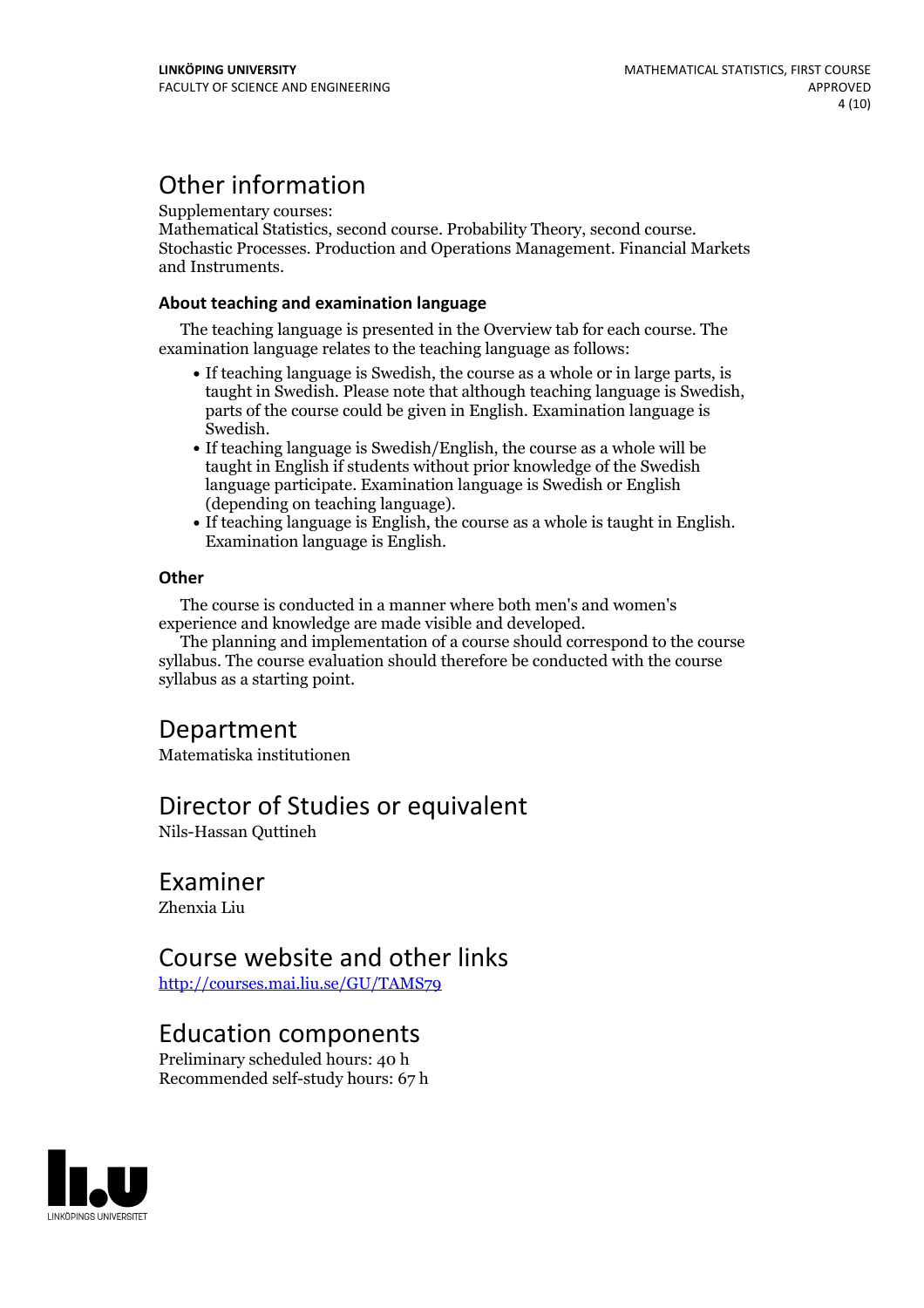# Course literature

#### **Books**

Blom, Gunnar m.fl., (2005) *Sannolikhetsteori och statistikteori med tillämpningar* 5., [omarb.] uppl. Studentlitteratur ISBN: 9789144024424

#### **Compendia**

Jan Enger, Jan Grandell, Kompendium om Markovkedjor, Markovprocesser och tillämpningar

#### **Other**

*Institutionens formelsamling <sup>i</sup> matematisk statistik. Torkel Erhardsson, Poissonprocessen*

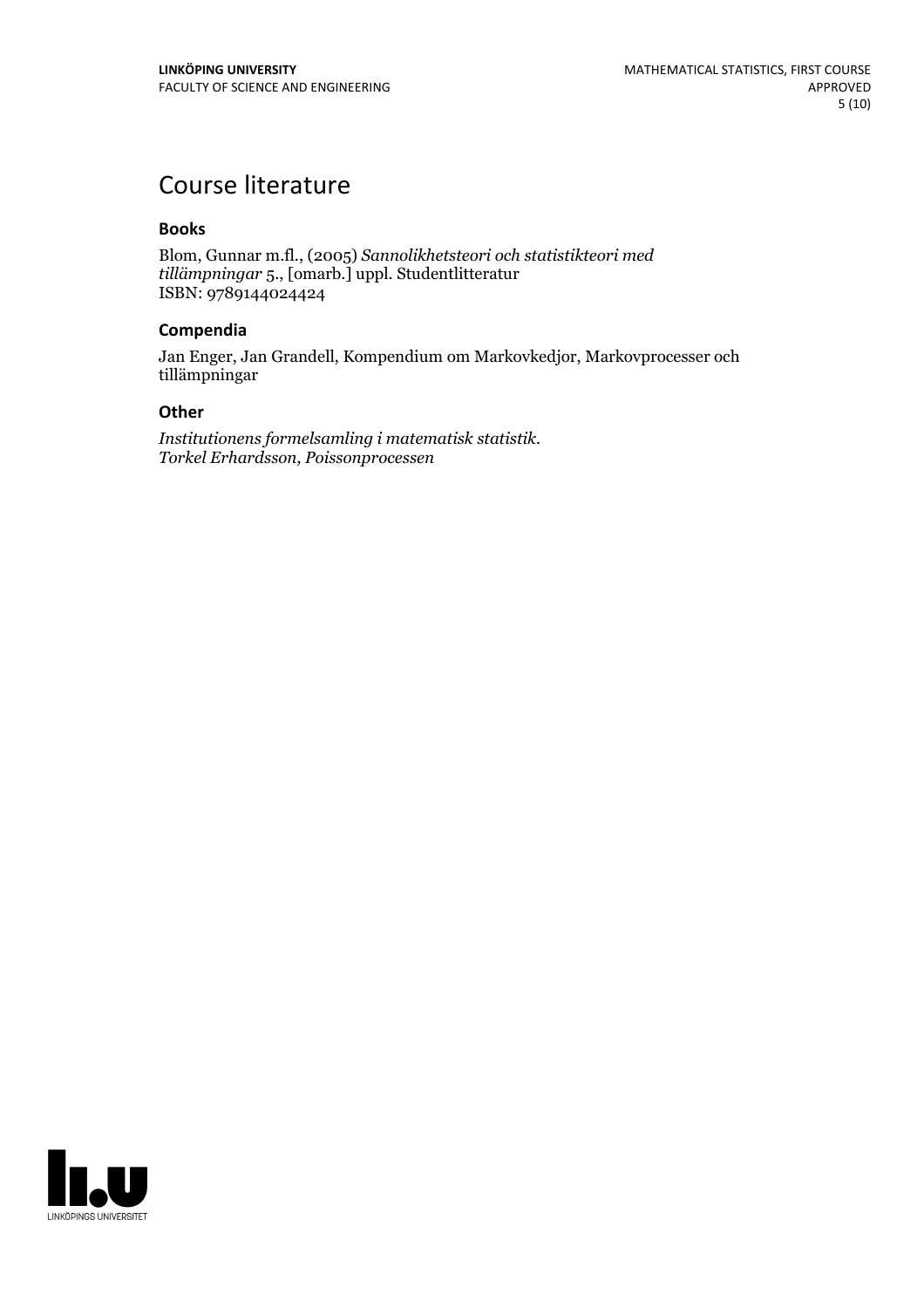# **Common rules**

### **Course syllabus**

A syllabus must be established for each course. The syllabus specifies the aim and contents of the course, and the prior knowledge that a student must have in order to be able to benefit from the course.

### **Timetabling**

Courses are timetabled after a decision has been made for this course concerning its assignment to a timetable module.

### **Interrupting a course**

The vice-chancellor's decision concerning regulations for registration, deregistration and reporting results (Dnr LiU-2015-01241) states that interruptions in study are to be recorded in Ladok. Thus, all students who do not participate in a course for which they have registered must record the interruption, such that the registration on the course can be removed. Deregistration from <sup>a</sup> course is carried outusing <sup>a</sup> web-based form: https://www.lith.liu.se/for-studenter/kurskomplettering?l=en.

### **Cancelled courses**

Courses with few participants (fewer than 10) may be cancelled or organised in a manner that differs from that stated in the course syllabus. The Dean is to deliberate and decide whether a course is to be cancelled or changed from the course syllabus.

### **Guidelines relatingto examinations and examiners**

For details, see Guidelines for education and examination for first-cycle and second-cycle education at Linköping University, http://styrdokument.liu.se/Regelsamling/VisaBeslut/917592.

An examiner must be employed as a teacher at LiU according to the LiU Regulations for Appointments

(https://styrdokument.liu.se/Regelsamling/VisaBeslut/622784). For courses in second-cycle, the following teachers can be appointed as examiner: Professor (including Adjunct and Visiting Professor), Associate Professor (including Adjunct), Senior Lecturer (including Adjunct and Visiting Senior Lecturer), Research Fellow, or Postdoc. For courses in first-cycle, Assistant Lecturer (including Adjunct and Visiting Assistant Lecturer) can also be appointed as examiner in addition to those listed for second-cycle courses. In exceptional cases, a Part-time Lecturer can also be appointed as an examiner at both first- and second cycle, see Delegation of authority for the Board of Faculty of Science and Engineering.

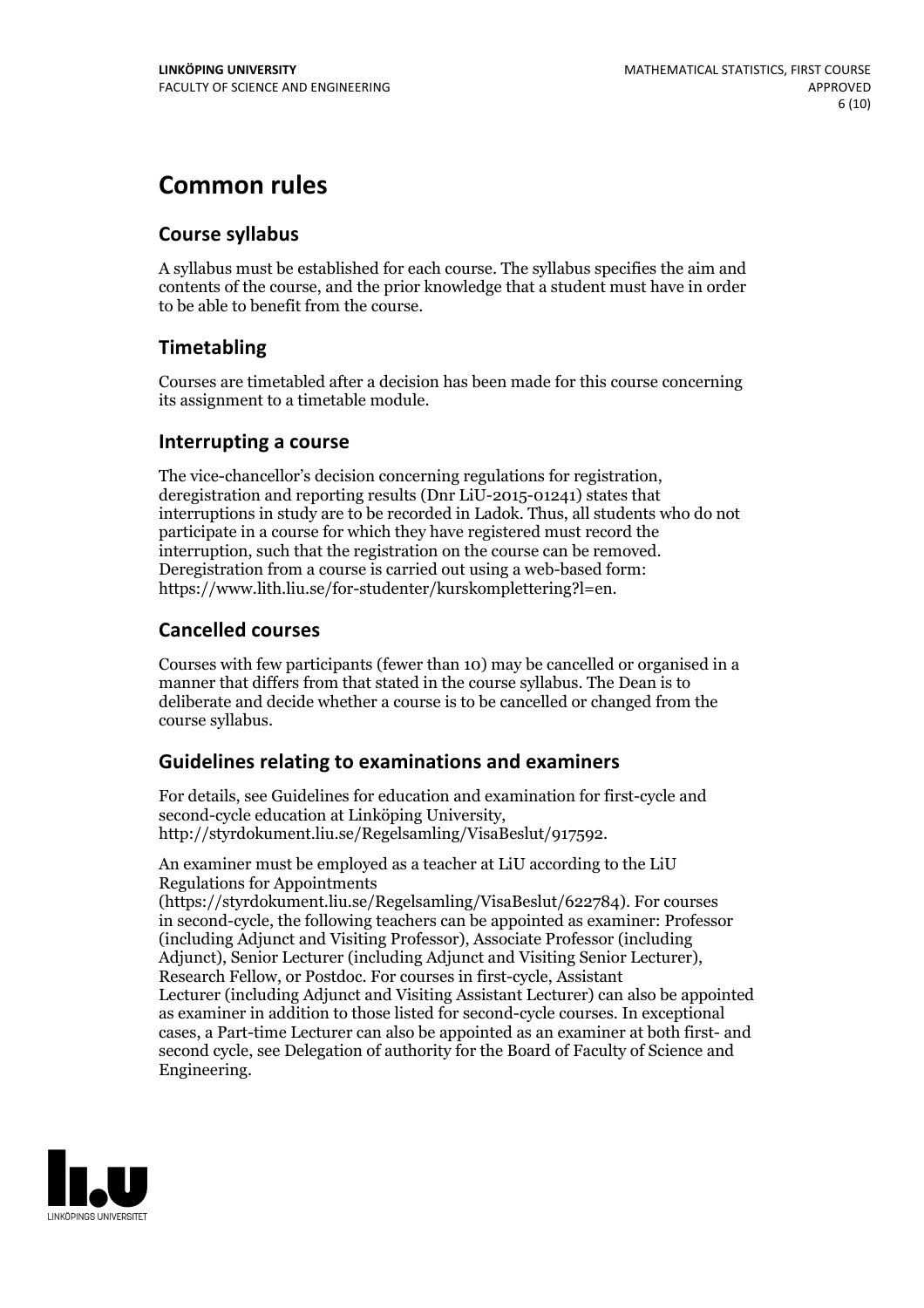### **Forms of examination**

#### **Examination**

Written and oral examinations are held at least three times a year: once immediately after the end of the course, once in August, and once (usually) in one of the re-examination periods. Examinations held at other times are to follow a decision of the board of studies.

Principles for examination scheduling for courses that follow the study periods:

- courses given in VT1 are examined for the first time in March, with re-examination in June and August
- courses given in VT2 are examined for the first time in May, with re-examination in August and October
- courses given in HT1 are examined for the first time in October, with re-examination in January and August
- courses given in HT2 are examined for the first time in January, with re-examination in March and in August.

The examination schedule is based on the structure of timetable modules, but there may be deviations from this, mainly in the case of courses that are studied and examined for several programmes and in lower grades (i.e. 1 and 2).

Examinations for courses that the board of studies has decided are to be held in alternate years are held three times during the school year in which the course is given according to the principles stated above.

Examinations for courses that are cancelled orrescheduled such that they are not given in one or several years are held three times during the year that immediately follows the course, with examination scheduling that corresponds to the scheduling that was in force before the course was cancelled or rescheduled.

When a course is given for the last time, the regular examination and two re-<br>examinations will be offered. Thereafter, examinations are phased out by offering three examinations during the following academic year at the same times as the examinations in any substitute course. If there is no substitute course, three examinations will be offered during re-examination periods during the following academic year. Other examination times are decided by the board of studies. In all cases above, the examination is also offered one more time during the academic year after the following, unless the board of studies decides otherwise.

If a course is given during several periods of the year (for programmes, or on different occasions for different programmes) the board or boards of studies determine together the scheduling and frequency of re-examination occasions.

#### **Registration for examination**

In order to take an examination, a student must register in advance at the Student Portal during the registration period, which opens 30 days before the date of the examination and closes 10 days before it. Candidates are informed of the location of the examination by email, four days in advance. Students who have not

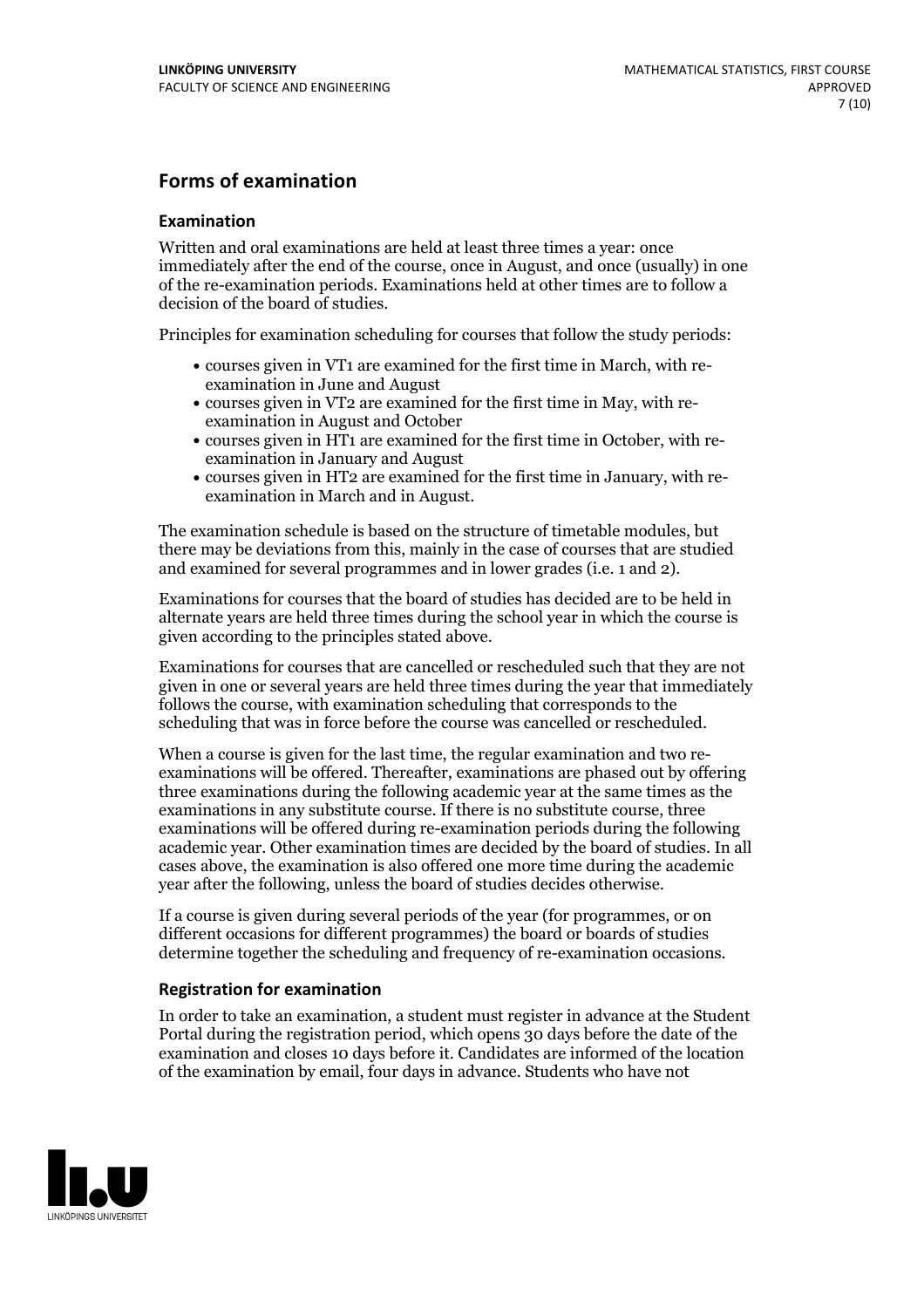registered for an examination run the risk of being refused admittance to the examination, if space is not available.

Symbols used in the examination registration system:

\*\* denotes that the examination is being given for the penultimate time.

\* denotes that the examination is being given for the last time.

#### **Code of conduct for students during examinations**

Details are given in a decision in the university's rule book: http://styrdokument.liu.se/Regelsamling/VisaBeslut/622682.

#### **Retakes for higher grade**

Students at the Institute of Technology at LiU have the right to retake written examinations and computer-based examinations in an attempt to achieve a higher grade. This is valid for all examination components with code "TEN" and "DAT". The same right may not be exercised for other examination components, unless otherwise specified in the course syllabus.

A retake is not possible on courses that are included in an issued degree diploma.

#### **Retakes of other forms of examination**

Regulations concerning retakes of other forms of examination than written examinations and computer-based examinations are given in the LiU guidelines

http://styrdokument.liu.se/Regelsamling/VisaBeslut/917592.

#### **Plagiarism**

For examinations that involve the writing of reports, in cases in which it can be assumed that the student has had access to other sources (such as during project work, writing essays, etc.), the material submitted must be prepared in accordance with principles for acceptable practice when referring to sources (references or quotations for which the source is specified) when the text, images, ideas, data,  $\vec{e}$  etc. of other people are used. It is also to be made clear whether the author has reused his or her own text, images, ideas, data, etc. from previous examinations, such as degree projects, project reports, etc. (this is sometimes known as "self- plagiarism").

A failure to specify such sources may be regarded as attempted deception during examination.

#### **Attempts to cheat**

In the event of <sup>a</sup> suspected attempt by <sup>a</sup> student to cheat during an examination, or when study performance is to be assessed as specified in Chapter <sup>10</sup> of the Higher Education Ordinance, the examiner is to report this to the disciplinary board of the university. Possible consequences for the student are suspension from study and a formal warning. More information is available at https://www.student.liu.se/studenttjanster/lagar-regler-rattigheter?l=en.

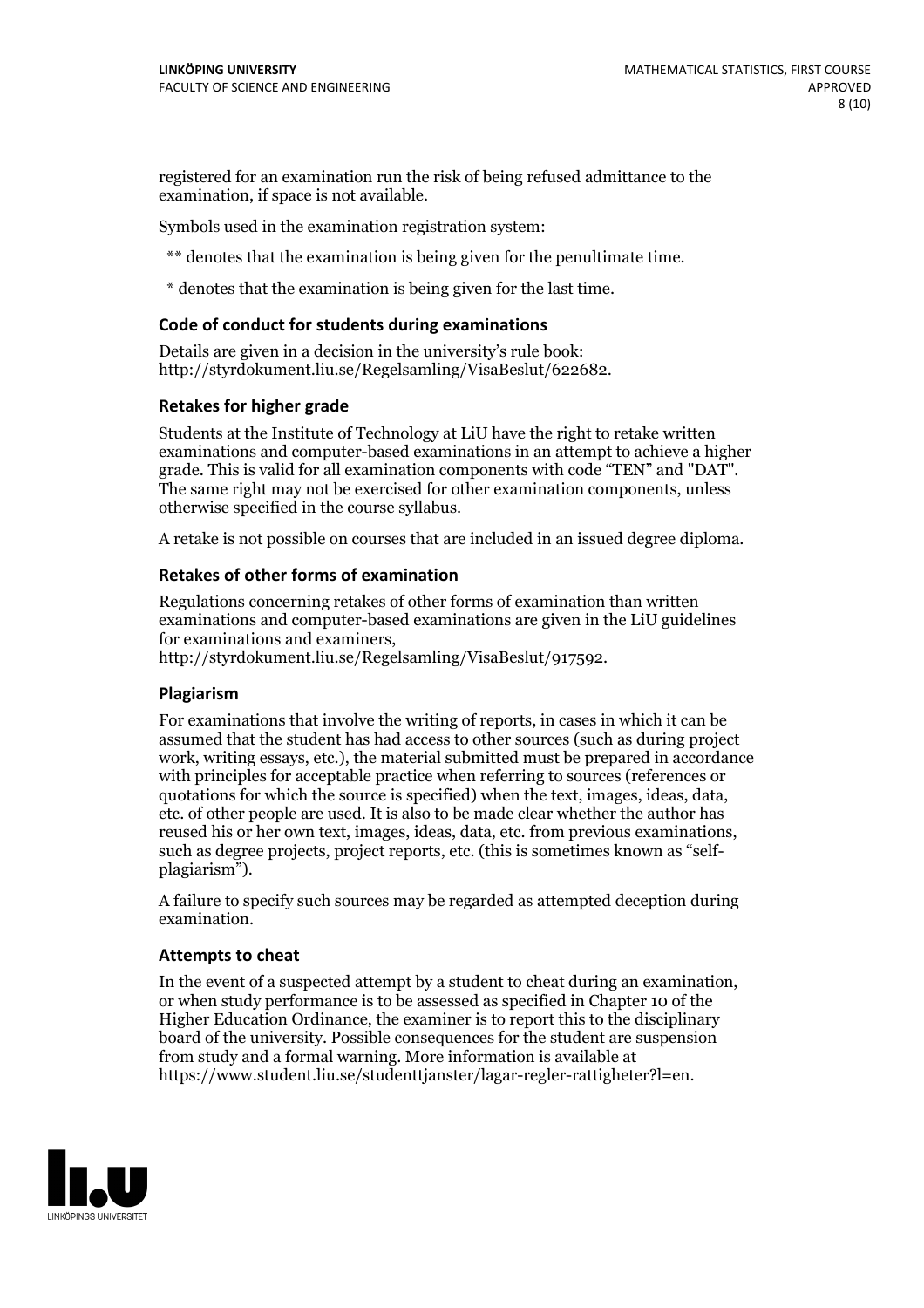#### **Grades**

The grades that are preferably to be used are Fail (U), Pass (3), Pass not without distinction  $(4)$  and Pass with distinction  $(5)$ .

- 1. Grades U, 3, 4, 5 are to be awarded for courses that have written
- examinations. 2. Grades Fail (U) and Pass (G) may be awarded for courses with <sup>a</sup> large degree of practical components such as laboratory work, project work and group work. 3. Grades Fail (U) and Pass (G) are to be used for degree projects and other
- independent work.

#### **Examination components**

- 
- 1. Grades U, 3, 4, <sup>5</sup> are to be awarded for written examinations (TEN). 2. Examination components for which the grades Fail (U) and Pass (G) may be awarded are laboratory work (LAB), project work (PRA), preparatory written examination (KTR), oral examination (MUN), computer-based
- examination (DAT), home assignment (HEM), and assignment (UPG). 3. Students receive grades either Fail (U) or Pass (G) for other examination components in which the examination criteria are satisfied principally through active attendance such as other examination (ANN), tutorial group
- (BAS) or examination item (MOM). 4. Grades Fail (U) and Pass (G) are to be used for the examination components Opposition (OPPO) and Attendance at thesis presentation (AUSK) (i.e. part of the degree project).

For mandatory components, the following applies: If special circumstances prevail, and if it is possible with consideration of the nature of the compulsory component, the examiner may decide to replace the compulsory component with another equivalent component. (In accordance with the LiU Guidelines for education and examination for first-cycle and second-cycle education at Linköping University, http://styrdokument.liu.se/Regelsamling/VisaBeslut/917592).

For written examinations, the following applies: If the LiU coordinator for students with disabilities has granted a student the right to an adapted examination for a written examination in an examination hall, the student has the right to it. If the coordinator has instead recommended for the student an adapted examination or alternative form of examination, the examiner may grant this if the examiner assesses that it is possible, based on consideration of the course objectives. (In accordance with the LiU Guidelines for education and examination for first-cycle and second-cycle education at Linköping University, http://styrdokument.liu.se/Regelsamling/VisaBeslut/917592).

The examination results for a student are reported at the relevant department.

### **Regulations (applyto LiU in its entirety)**

The university is a government agency whose operations are regulated by